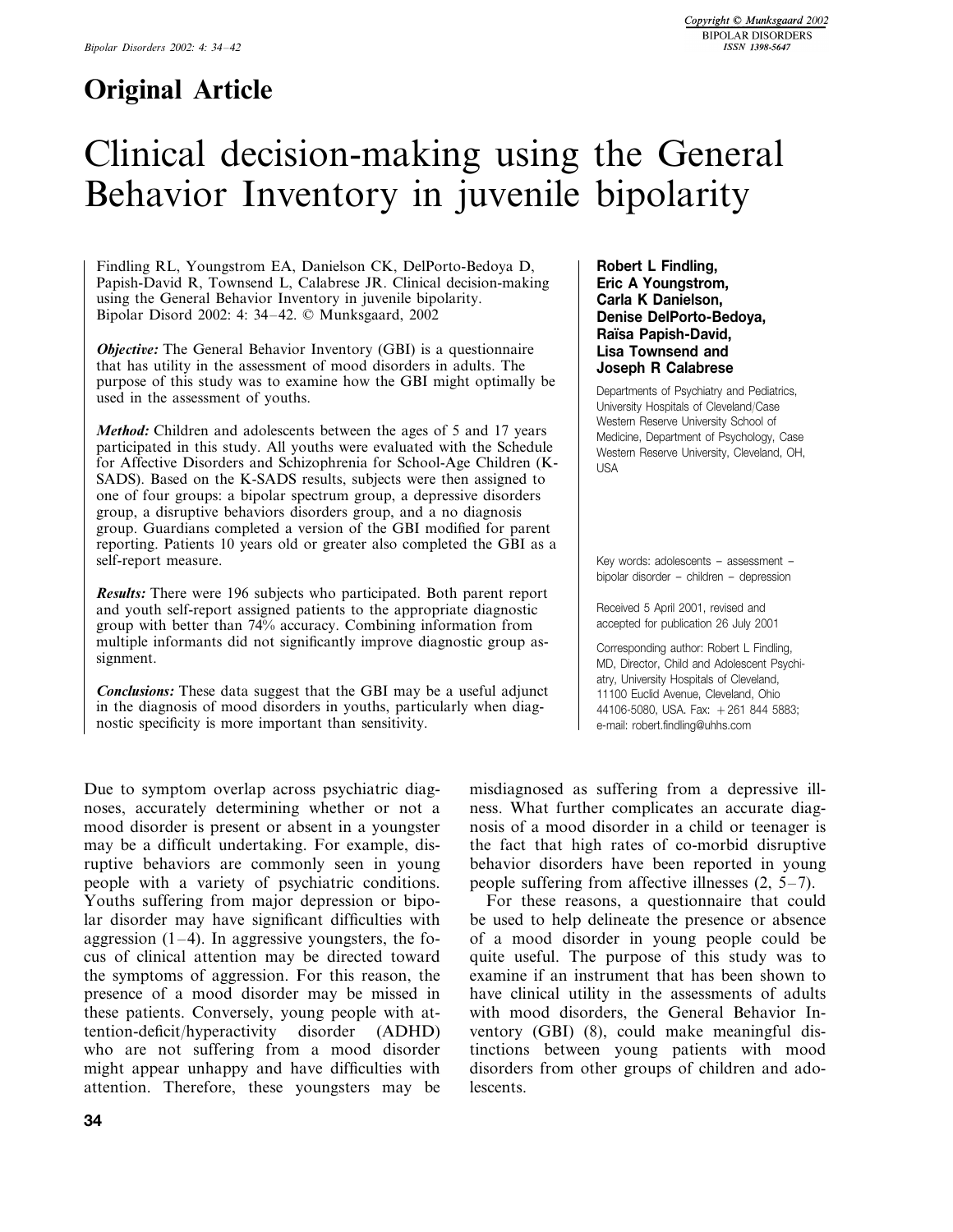#### **Methods**

#### **Subjects**

Eligible subjects were between the ages of 5 and 17 years (inclusive). Patients with a diagnosed or suspected pervasive developmental disorder (PDD), a psychiatric disorder due to a general medical condition, or evidence of mental retardation were not enrolled. Subjects were recruited for this protocol from an urban, university based division of child and adolescent psychiatry. Subjects were recruited from intake telephone calls placed to the division who expressed interest in participating in a research program. There are two research infrastructures within the division. One is a pediatric bipolar clinical research center (CRC). Patients seen within the auspices of the CRC are patients with bipolar spectrum disorder or youths who are at genetic high risk for developing the condition. In addition, the CRC actively recruits youths without psychiatric diagnoses to serve as research subjects. The other infrastructure is a pediatric psychopharmacology clinical trials infrastructure that recruits patients with a variety of different disorders.

The Institutional Review Board for Human Investigation of the University Hospitals of Cleveland approved the procedures of this protocol. Guardians of all subjects provided written informed consent for participation in this study. All youths provided assent.

# Diagnosis

Diagnoses were made based on the results of a semi-structured diagnostic assessment. Both patients and their parent(s) were interviewed with either the Schedule for Affective Disorders and Schizophrenia for School-Age Children – Epidemiologic version (K-SADS-E) or the – Present and Lifetime version (K-SADS-PL) (9). The K-SADS assessment was administered by a child and adolescent psychiatrist or by one of 11 highly trained research assistants. Research assistants generally had at least 2 months of training prior to independently administering the K-SADS. Six of the research assistants had Master's degrees and five of the research assistants had Bachelor's degrees. Inter-rater reliability was established by having all research assistants trained to reach an overall kappa exceeding 0.85 over five interviews with an experienced rater prior to being able to independently interview youths and their families. Because many of these youths participated in pharmacological treatment studies, a child and adolescent psychiatrist confirmed the diagnoses based on the K-SADS interview in 48.5% of the patients. If discrepant K-SADS diagnoses were reached, the physician and rater would have a consensus meeting in which final diagnoses were assigned. Although a specific screen for PDDs was not employed, non-verbal, poorly related youths were subsequently referred to study physicians in order to assess for the possibility of a PDD. The results of all K-SADS interviews were also reviewed at regularly scheduled research meetings by the principal investigator (RLF).

Based on the results of the diagnostic assessments, youths were assigned to one of four diagnostic groups. Youths meeting diagnostic symptom criteria for a diagnosis of bipolar I disorder, bipolar II disorder, cyclothymia, or bipolar disorder not otherwise specified were placed into the 'bipolar' group. Youths with bipolar spectrum disorders who also met diagnostic criteria for disruptive behavior disorders during identified periods of euthymia were also placed into this group. Patients assigned to the 'unipolar' group currently met diagnostic symptom criteria for a diagnosis of major depressive disorder and depressive disorder not otherwise specified. Patients in the unipolar group could also meet diagnostic symptom criteria for a co-morbid disruptive behavior disorder during periods of neutral mood. Those youths who did not suffer from a mood disorder and who had a diagnosis of ADHD, oppositional defiant disorder, or conduct disorder were included in the 'disruptive' group. Youths who did not meet diagnostic symptom criteria for any axis I disorder were placed into the 'no diagnosis' category.

#### Measure of interest

The GBI is an extensively validated questionnaire that is designed to assess for symptoms of depression and mania/hypomania (8). In adults, the GBI has been shown to have good discriminative validity and excellent reliability (10–13). There are also data to suggest that the GBI has good validity as a self-report measure in adolescents (14, 15). In addition, a slightly modified version of the GBI has shown promise as a parent-report measure of mood symptomatology in child and adolescent populations (16).

The GBI includes 73 Likert-type items reflective of mood symptomatology. Each item is rated on a four-point scale. When originally published, items on the GBI were given values of 1–4 and were scored on a 'case scoring' format. Symptoms that were rated as '1' or '2' were considered to be 'absent'. Items scored as '3' or '4' were considered to be 'present'. However, the authors of the GBI suggested that if the instrument was to be used in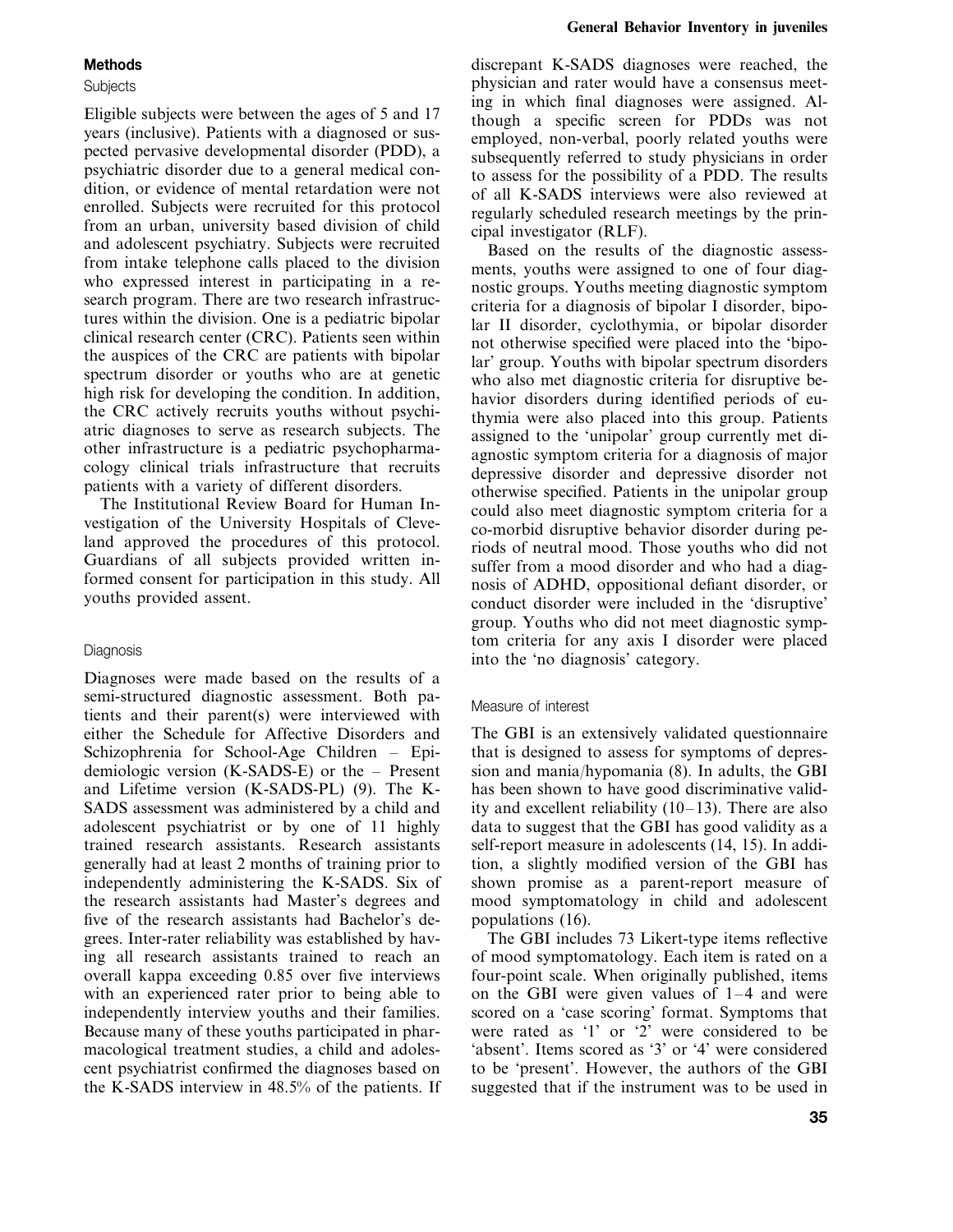## **Findling et al.**

a Likert-like fashion (e.g., each item could receive one of four scores), that items on the questionnaire should be scaled from 0 to 3 instead of from 1 to 4 (10). For this reason, it was decided to score the GBI based on the Likert scaling and not employ 'case scoring'. In this study, a score of '0' on a GBI item signified that the symptom in question was 'never or hardly ever' present. A score of '3' indicated that the symptom was 'often or almost constantly' manifest. Higher scores are indicative of greater degrees of psychopathology.

The primary caregiver of eligible youths were asked to complete the GBI as part of the young person's routine screening assessments. Adolescents aged 10–17 years were also asked to complete the GBI as a self-report measure. Ten years was chosen as the youngest age at which youth self-report on the GBI was obtained because it was felt that these were the youngest patients who could reliably understand the questions from the instrument. If there were concerns about a youth's reading ability, a member of the research team read items from the GBI to the teenagers.

The parent-completed version of the GBI was modified slightly so that the items on the GBI referred to the youth. Otherwise, the items on the GBI were unchanged and were kept in their original sequence. The same version of the parent-completed GBI was used for all subjects (children and adolescents). This was a conservative strategy, trying to preserve the original format of the validated adult version. However, response rates for individual items were examined due to concerns about the potential developmental appropriateness of item content across the broad age span of subjects. Parents typically responded to all items on the GBI. However, the most likely questions that were omitted by the guardians pertained to their child's/ teenager's sexual functioning. Questionnaires with valid responses to at least 95% of the items were included in the statistical analyses. Typical items from the GBI and the parent-completed GBI are presented in Table 1.

Based on prior investigations, the items on the GBI were grouped into two scales (10, 14, 16). The Depressive Symptoms scale consists of 46 items with an alpha exceeding 0.97 when used as a parent-report measure. When utilized as an adolescent self-report measure, it has an alpha exceeding 0.96. The Hypomanic/Biphasic scale consists of 28 items (one of which is also included in the Depressive Symptoms scale). When used as a parent-report measure, the Hypomanic/Biphasic scale has an alpha of 0.96 (16). As an adolescent self-report measure, the Hypomanic/Biphasic scale has an alpha of 0.94 (14).

The GBI was administered to both the parent and the youth during the assessment process. Of note, the person performing the K-SADS interview did not have access to the results of the GBI prior to making a diagnosis.

#### Data analysis

Potential age effects were assessed at both the scale and item level. The correlations between age and scale or item scores were examined. A Bonferroni correction was used in conjunction with the item analyses to control type I error rate at 0.05 for 73 comparisons.

Correlations between parent and youth reports on the GBI were assessed using Pearson's correlation coefficients. Differences between means were compared with paired *t*-tests.

Logistic regression analysis (17) was employed in order to determine whether adding youth self-report data from the GBI reliably improved diagnostic decisions. Several regressions were run, collapsing the diagnostic groups into specific comparisons of clinical interest. The regression models began by predicting diagnostic groups using one scale from the parent-rated GBI. The parent Hypomanic/Biphasic scale was the first choice for discriminations involving bipolar spectrum disor-

Table 1. Sample items from the General Behavior Inventory

Original self-report version

- a. Have you ever been sad, depressed, or irritable for several days or more without really understanding why?
- b. Have people said you looked sad or lonely?
- c. Have there been periods of several days or more when your friends or family told you that you seemed unusually happy or high – clearly different from your usual self or from a typical good mood?
- d. Have there been times of several days or more when you did not feel the need for sleep and were able to stay awake and alert for much longer than usual because you were full of energy?

Modified parent-completed version

- a. Have there been times of several days or more when your child was so sad that it was quite painful for him/ her, or he/she felt that he/she couldn't stand it?
- b. Has your child had periods when he/she was so down that he/she found it hard to start talking or that talking took too much energy?
- c. Have there been times when your child had a strong urge to do something mischievous, destructive, risky, or shocking?
- d. Has your child had times when his/her thoughts and ideas come so fast that he/she couldn't get them all out, or they came so quickly others complained that they couldn't keep up with your child's ideas?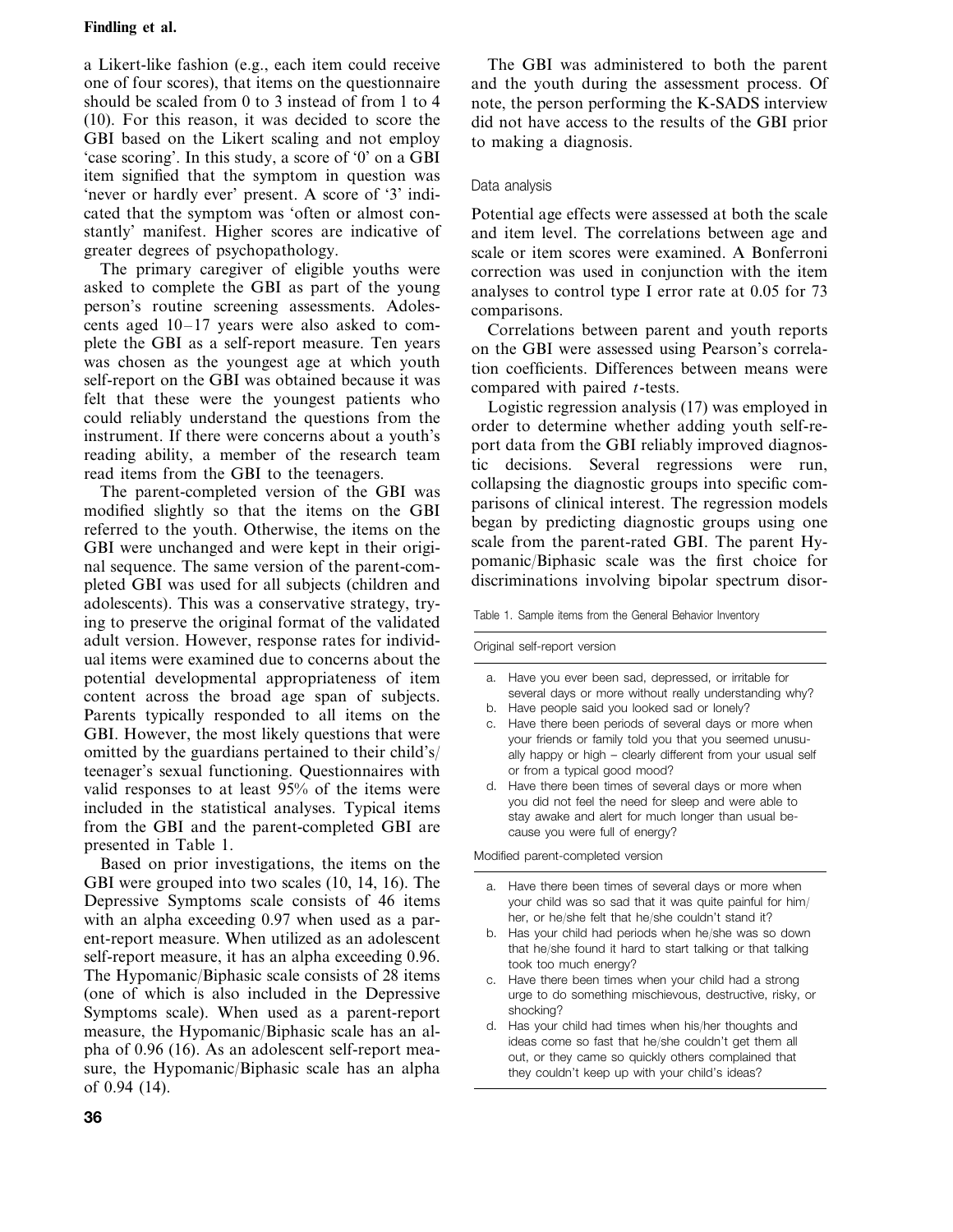ders. The parent-rated GBI Depression scale was the first choice for models classifying any mood disorder versus no diagnosis or versus a primary disruptive behavior diagnosis. These selections were made on conceptual grounds (e.g., it is the hypomanic and biphasic symptoms, and not the depressive symptoms, that would be expected to discriminate between bipolar versus unipolar spectrum disorders). Additionally, the choice of scales has been supported by prior research  $(14, 16)$ . After controlling for the parent GBI variable, a forward stepwise entry procedure (based on conditional probability, with  $p<0.05$  as the entry criterion) tested whether either of the adolescent self-report GBI scales or the remaining parent scale made a significant contribution to discriminating between diagnostic groups.

These analyses are partially redundant with other analyses that are based on these data (14, 16). However, the previously reported work differed from this study in two important ways. First, the prior analyses considered adolescent and parent reports separately and did not attempt to combine the two. In addition, previous reports employed both the Depression and Hypomanic/ Biphasic scale results in combination and not as separate scales.

In order to develop optimized cutting scores to fit the present sample, the following were calculated: sensitivity (i.e., the probability that a person with a mood disorder would score higher than threshold on the Depression scale, or that someone with a bipolar disorder would exceed threshold on the Hypomanic/Biphasic scale), specificity (i.e., the probability that someone without the disorder would score below the proposed threshold on the scale), positive predictive value (PPV; the probability that someone scoring higher than the GBI threshold actually has the disorder), and negative predictive value (NPV; the probability that someone scoring below the threshold truly does not have the disorder). Since investigators or clinicians, at times, may have different goals for using the GBI, two sets of cutting scores were developed based on the present sample. One was intended to achieve a sensitivity of at least 90%, and the other was intended to achieve a specificity of at least 90%.

In addition, receiver operating characteristic (ROC) curves were generated and areas under these curves (AUCs) were calculated in order to assess the ability of the GBI to discriminate between subject groups. ROC entails plotting the balance between the sensitivity and specificity of a diagnostic test while systematically moving the cut score across its full range of values.

Table 2. Primary diagnoses for the 190 youths who participated in this study

| Diagnosis                                                                                                                                                                                    | n(%)                                                |
|----------------------------------------------------------------------------------------------------------------------------------------------------------------------------------------------|-----------------------------------------------------|
| I. Bipolar group<br>A. Bipolar I disorder<br>B. Other bipolar disorders                                                                                                                      | 70 (37)<br>30(16)<br>40 (21)                        |
| II. Unipolar group                                                                                                                                                                           | 31(16)                                              |
| III. Disruptive behavior group<br>A. ADHD - combined type<br>$B.$ ADHD – inattentive type<br>C. ADHD - hyperactive/impulsive type<br>D. Oppositional defiant disorder<br>E. Conduct disorder | 64 (34)<br>46 (24)<br>13(7)<br>1(1)<br>2(1)<br>4(2) |
| IV. No diagnosis                                                                                                                                                                             | 25 (13)                                             |

The accuracy of a ROC can be quantified by calculating the AUC. Chance diagnostic performance corresponds to an AUC of 0.50, whereas an AUC of 1.0 indicates perfect diagnostic performance. The AUC is independent of cut score and does not assume that the underlying score distributions are normal. It is interpreted in terms of two children: one drawn randomly from the distribution of children with the target disorder and one selected randomly form the population of children without the problem. The AUC is the probability of the test correctly ranking the children in to their appropriate diagnostic groups. AUCs between 0.50 and 0.70 are characterized as showing low accuracy, 0.70–0.90 represent medium accuracy, and 0.90–1.00 denote high accuracy.

Averages are presented as means (standard deviations) unless otherwise noted. An analysis with the result of  $p \le 0.05$  was considered statistically significant. As this was not a confirmatory study, a Bonferroni correction was not employed.

#### **Results**

#### **Subjects**

There were 196 youths between the ages of 5 and 17 years with a mean age of 10.3 (3.1) years who participated in this study. Seventy percent  $(n=$ 138) of the subjects were males. Regarding race, 83.2% ( $n=163$ ) of the subjects were Caucasian, 11.7% ( $n = 23$ ) of the subjects were African–American, and the rest of the patients were from other ethnicities. Further information regarding the study subjects can be found in Table 2. Six subjects had a primary diagnosis that did not fit into any of the diagnostic categories considered in this study. The primary diagnosis of these six youths included psychotic, anxiety, or adjustment disorders. The data for these six youths were not included in GBI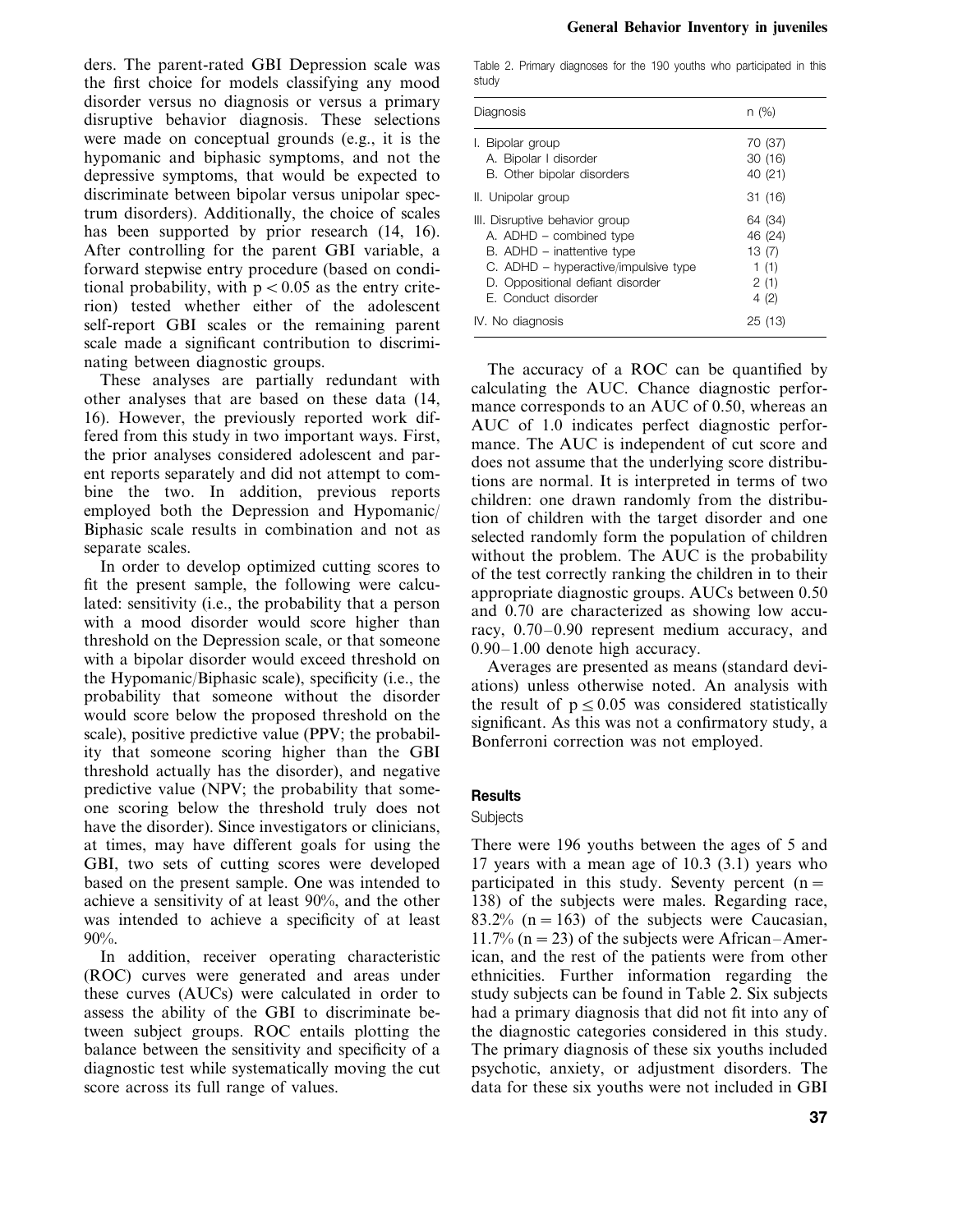#### **Findling et al.**

analyses. Fifty-five subjects had a GBI completed by both the subject and the subject's guardian. There were no differences on the GBI scales for either mean scores (all  $t$ -tests non-significant,  $p$  > 0.10) or variance (all Levene's F-tests non-significant,  $p > 0.05$ ) when subjects diagnosed with the K-SADS-E were compared to those diagnosed with the K-SADS-PL.

As noted in other cohorts (see above), psychiatric co-morbidity was common in these young patients. Over half of the subjects (52.6%) met diagnostic symptom criteria for more than one axis I disorder. For patients with mood disorders, ADHD was the most common secondary diagnosis. Sixty percent of youths from the bipolar group (42/70) met diagnostic symptom criteria for ADHD during periods of euthymia. For patients in the unipolar group, 39% of youths (12/31) also met diagnostic criteria for ADHD. Four of the six patients with a primary diagnosis of oppositional defiant disorder or conduct disorder were also found to suffer from co-morbid ADHD.

#### Age differences

There were no significant associations ( $p < 0.05$ ) between participant's age and their scores on the GBI scales. After Bonferroni correction, only one item had a statistically significant age effect. Parents reported more increased need for sleep in older adolescents  $(r=0.30)$ . Of note, the two items with sexual content were those most likely to be omitted, and they were more likely to be omitted in older subjects. In other words, parents of young children were more likely to report on these items whereas parents of teenagers were more likely to omit these items (although more than 90% of parents still answered them).

#### Parent–child agreement on mood symptoms

There were no significant differences on the GBI scores in terms of means  $[p>0.05$  for all *t*-tests, not significant (ns)] or standard deviations ( $p >$ 0.05 for all Levene's F-tests, ns) for the cases assessed with the K-SADS-E versus the K-SADS-PL. For the 55 adolescents with both self-report and parent-completed GBIs, parents and teenagers showed significant agreement about both depressive symptoms  $(r=0.44, p=0.001)$  and hypomanic/biphasic symptoms  $(r=0.41, p = 0.002)$ . Parents and teenagers reported similar degrees of mood symptomatology. For depressive symptoms, the mean GBI score for the parents was 32.6 (27.3) and for the adolescents it was 33.2 (25.1). The averages of these scores were not significantly different from each other  $(t=0.17, df=54, ns)$ . For hypomanic/biphasic GBI-reported symptoms, the mean parent score was 21.9 (20.0) and the average score from the adolescents was 21.0 (15.3). As with the depressive symptoms, these means were also not significantly different from each other  $(t=$ 0.33,  $df = 54$ , ns). Intra-class correlation coefficients for absolute agreement (18) were comparable to the Pearson correlations: for depressive symptoms, parents and youths agreed 0.46, and 0.41 for hypomanic/biphasic symptoms.

## Is there value from combining data from multiple informants?

Results from the logistic regression analysis are presented in Table 3. For all of the six analyses, the chosen parent GBI scale classified youths significantly better than chance, with Nagelkerke  $\mathbb{R}^2$ ranging from 0.46 to 0.77 and overall classification rates ranging from 79 to 94%. Interestingly, the second parent GBI scale never contributed significant additional information.

The two adolescent self-report scales also did not generally provide significant improvements in prediction, with two exceptions. The Hypomanic/ Biphasic scale significantly improved the discrimination between bipolar spectrum versus all other disorders, with a change in one subject's classification. In the other exception, the bipolar spectrum versus disruptive behavior disorder classification improved from 79 to 87% as a result of correction of three cases.

#### Comparisons of different cut scores

When evaluating whether or not any mood disorder was present, the AUC derived from ROC analysis on the parent report version of the GBI was 0.88 [standard error  $(SE) = 0.03$ , p < 0.0005]. On the youth self-report version of the GBI, the AUC was 0.82 (SE = 0.06,  $p > 0.0005$ ). When examining if a bipolar disorder was present or absent, the AUC on the parent report GBI was 0.88  $(SE = 0.02, p < 0.0005)$ , and for youths reporting about themselves on the GBI, it was  $0.82$  (SE = 0.06,  $p < 0.0005$ ).

Table 4 presents diagnostic efficiency of statistics for several different possible cutting scores. Data are presented separately for the parent- and youthreported GBIs, as relatively little information was gained by adding youth-reported GBIs when parent reports are available. Youth report data are also provided for clinicians for those instances in which parent reports are not readily available.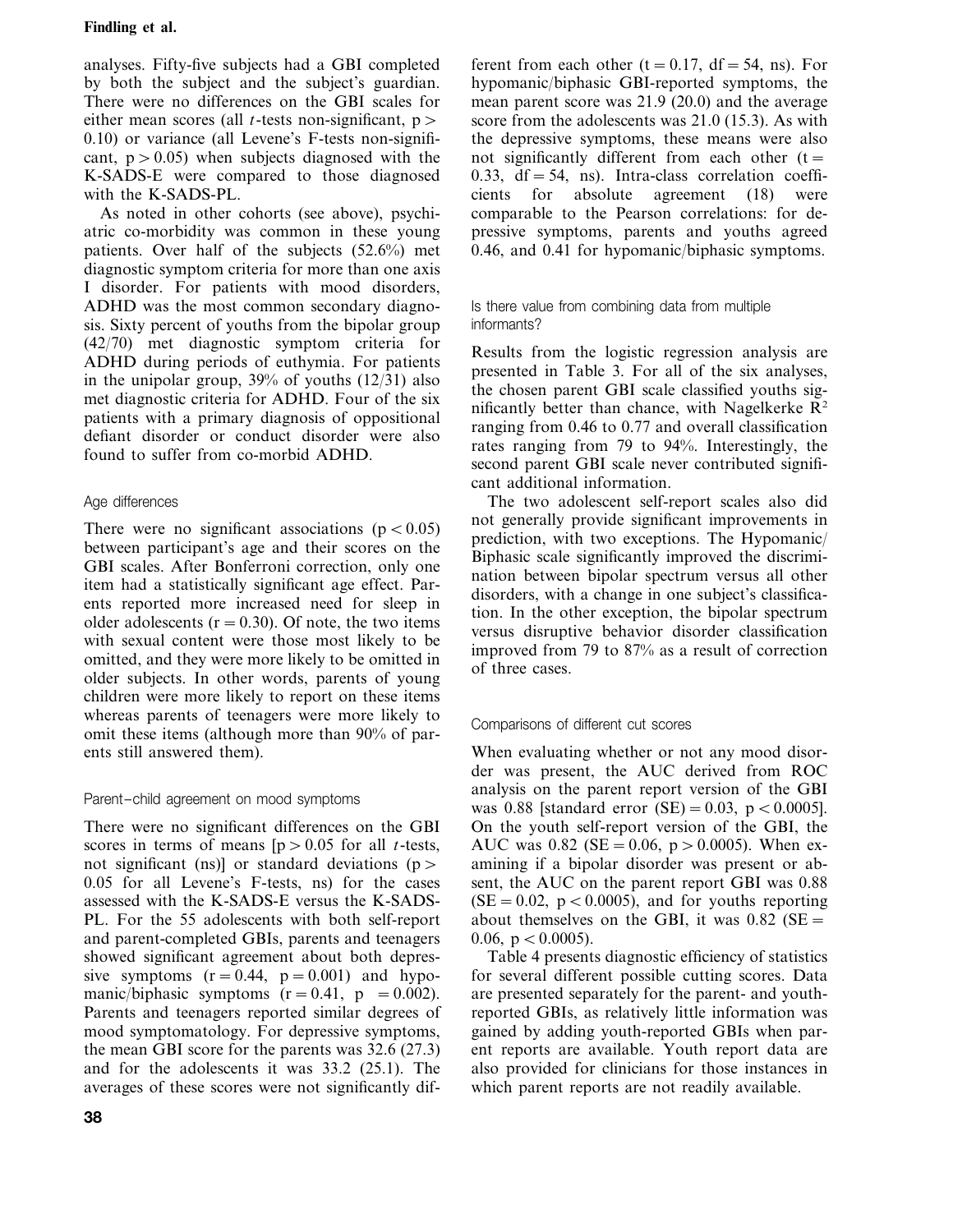Based on these data, classifying a youth with Hypomanic/Biphasic scores of 17 or higher on the parent GBI would detect 90% of those youths with a bipolar spectrum disorder, but would erroneously identify about a third of youths without bipolar spectrum disorders. Alternatively, setting the cutting score at 36 or higher on the parent GBI would correctly identify 90% of those youths without bipolar spectrum disorders while still accurately identifying about 60% of youths with bipolar spectrum disorders.

#### **Discussion**

This study represents the first attempt to evaluate the clinical utility of the GBI in children and adolescents. The results of this work suggest that the GBI might be a useful tool in the assessment of depression and bipolar spectrum disorders in young people.

Youths and their parents do not always agree upon whether certain psychiatric symptoms are present or absent for the young person in question (19–21). However, parent–subject agreement about depressive and hypomanic/biphasic symptoms was substantially higher on the GBI than was expected. The correlation coefficients (r) on both scales of the GBI were found to be greater than 0.4. Based on previously reported results (22), such correlations are expected to be significantly below this. Although there was clear variability across the two sources of information on the GBI, it is likely

that the good reliability and content validity of the GBI scales contributed to these above average levels of inter-respondent agreement. In addition, most behavior checklists include items from a variety of domains. It is possible that the high level of concordance that was observed may be a reflection of the focused content of the GBI.

Based on these data, it appears that parent report on the GBI is diagnostically informative. Parent report appears similarly efficient in adolescents as in younger children. This is important when assessing young children for whom issues of reading ability and cognitive development would preclude the use of a self-report questionnaire. Although adolescent self-report on the GBI possesses good diagnostic efficiency in its own right (14), the adolescent-completed GBI does not appear to offer much incremental value when a parent report is available.

When the GBI is employed as a self-report measure and a 'case scoring' method is implemented, it has been proposed (8) that cutting scores of  $13+$ for hypomanic/biphasic symptoms and scores of  $+22$  for depressive symptoms be used for adults. However, when these scoring methods were employed in this cohort, they did not provide optimal results (Table 5). The data from this current study suggest that Likert scoring and different cut scores should be utilized in children and adolescents.

The GBI scales were found to have both acceptable sensitivity and specificity when the cut scores

Table 3. Logistic regression analyses using Depression (Dep) and Hypomanic/Biphasic (H/B) scales from the General Behavior Inventory to make diagnostic distinctions based on adult and youth self-report (adolescents only)

|                                                            | Model fit       |       | Classification <sup>a</sup> |     |        | Regression weights |                          |            |  |
|------------------------------------------------------------|-----------------|-------|-----------------------------|-----|--------|--------------------|--------------------------|------------|--|
| Comparison                                                 | $\chi^2$ (2 df) | $R^2$ | Overall                     | Dx  | Non-Dx | Parent             | Youth                    | Constant   |  |
| (a) Any mood ( $n = 29$ ) versus no diagnosis<br>$(n = 7)$ | 23.72***        | 0.77  | 94%                         | 97% | 86%    | $0.20^*$ Dep       |                          | $-2.30*$   |  |
| (b) Bipolar ( $n = 19$ ) versus no diagnosis<br>$(n = 7)$  | $18.67***$      | 0.74  | 92%                         | 95% | 86%    | $0.20*$ H/B        |                          | $-2.26ns$  |  |
| (c) Any mood ( $n = 29$ ) versus no mood<br>$(n = 26)$     | $30.11***$      | 0.56  | 84%                         | 83% | 85%    | $0.09***$ Dep      | $\overline{\phantom{0}}$ | $-2.38**$  |  |
| $(d.1)$ Bipolar (n = 19) versus not bipolar<br>$(n = 36)$  | $27.44***$      | 0.54  | 84%                         | 68% | 92%    | $0.10***$ H/B      | -                        | $-2.97***$ |  |
| (d.2) Adding adolescent self-report                        | 35.41***        | 0.65  | 82%                         | 68% | 89%    | $0.09**$ H/B       | $0.08*$ H/B              | $-4.75***$ |  |
| (e) Bipolar ( $n = 19$ ) versus unipolar<br>$(n = 10)$     | $11.71**$       | 0.46  | 83%                         | 90% | 70%    | $0.10*$ H/B        |                          | $-1.82ns$  |  |
| $(f.1)$ Bipolar (n = 19) versus disruptive<br>$(n = 19)$   | $19.42***$      | 0.53  | 79%                         | 68% | 90%    | $0.10**$ H/B       | -                        | $-2.36**$  |  |
| (f.2) Adding adolescent self-report                        | 25.45***        | 0.65  | 87%                         | 84% | 90%    | $0.09*$ H/B        | $0.08*$ H/B              | $-4.07**$  |  |

 $*p$  < 0.05,  $*p$  < 0.005,  $**p$  < 0.0005, all two-tailed.

a Classification rates are presented for overall accuracy of classification as well as the accuracy for the target diagnosis and the accuracy for the comparison group.  $Dx =$  diagnosis.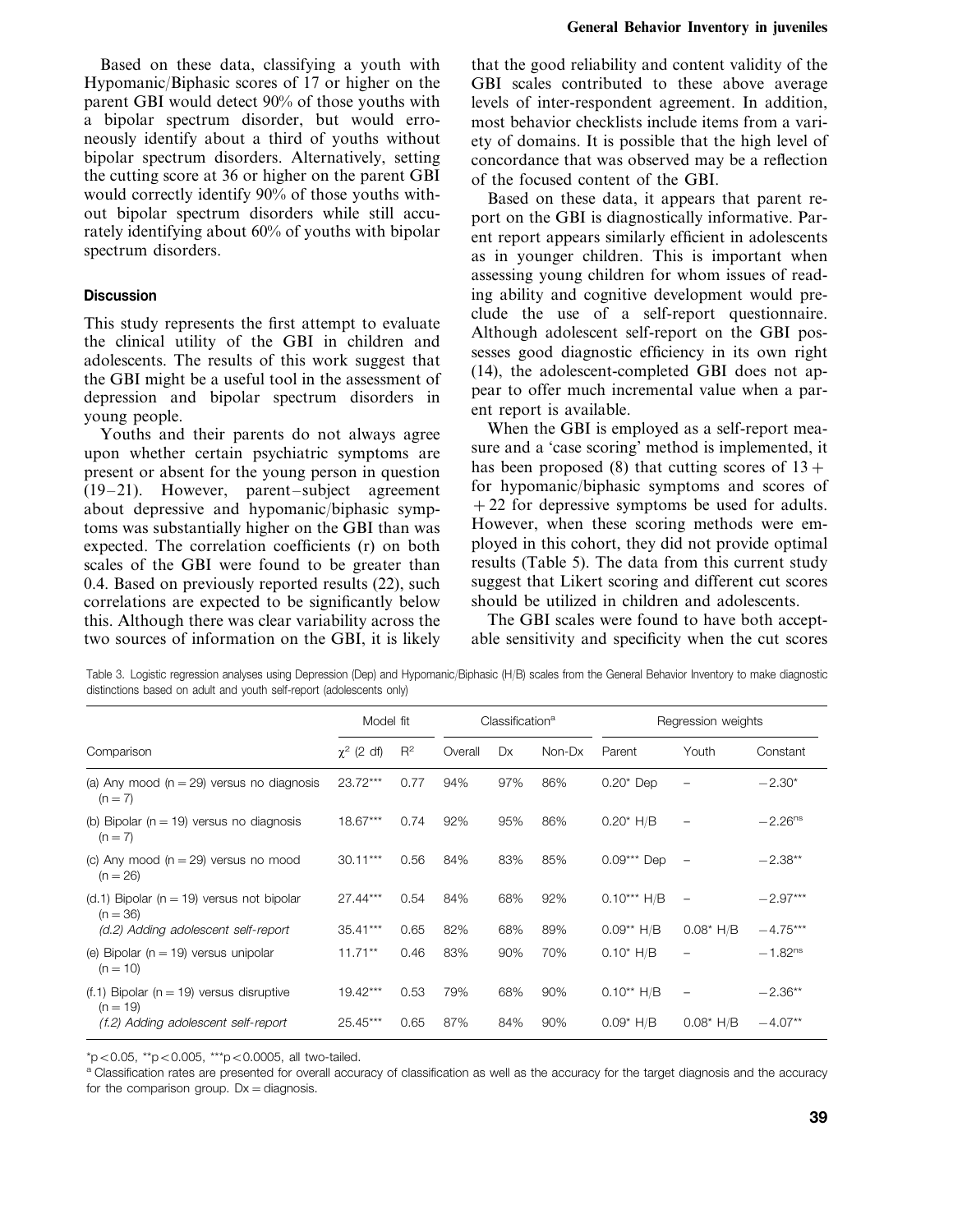| Respondent                                                               | C             | <b>AUC</b> | Base rate | Strategy                                                                         | Cut score                                 | Sensitivity                  | Specificity                  | È<br>PP∕                     | y<br>NPX                     |
|--------------------------------------------------------------------------|---------------|------------|-----------|----------------------------------------------------------------------------------|-------------------------------------------|------------------------------|------------------------------|------------------------------|------------------------------|
| Any mood disorder versus all others using the Depression Scale<br>Parent | $\frac{8}{1}$ | 0.88       | 53.2%     | Specificity 0.9*<br>Sensitivity 0.9                                              | $+01$<br>$33 +$                           | 0.75<br>8.o                  | 0.66<br>0.90                 | 0.75<br>0.89                 | 0.76<br>0.86                 |
| Youth                                                                    | 55            | 0.82       | 52.7%     | Maximum efficiency<br>Specificity 0.9<br>Sensitivity 0.9                         | $27 +$<br>$rac{+}{0}$<br>$42 +$<br>$23 +$ | 0.52<br>0.90<br>0.86<br>0.81 | 0.84<br>0.65<br>0.89<br>0.69 | 0.85<br>0.76<br>0.74<br>0.83 | 0.85<br>0.62<br>0.82<br>0.80 |
| Bipolar versus all others using the Hypomanic/Biphasic Scale<br>Parent   | 190           | 0.88       | 36.8%     | Maximum efficiency<br>Maximum efficiency<br>Specificity 0.9*<br>Sensitivity 0.9* | $\frac{+}{-}$<br>$+96$<br>$17 +$          | 0.60<br>5.0<br>0.91          | 0.68<br>0.90<br>0.68         | 0.62<br>0.78<br>0.62         | 0.79<br>0.93<br>0.93         |
| Youth                                                                    | 55            | 0.82       | 34.6%     | Maximum efficiency<br>Specificity 0.9<br>Sensitivity 0.9                         | $+81$<br>$32 +$<br>$32 +$                 | 0.89<br>0.63<br>0.63         | 0.47<br>0.92<br>0.92         | 0.47<br>0.80<br>0.80         | 0.83<br>0.83<br>8.o          |

that are proposed herein are used (Table 4). The Depression and Hypomanic/Biphasic subscales also showed good PPV and NPV. PPV and NPV are probably of greater practical value than sensitivity and specificity because they both reflect the probability of making a correct diagnostic decision based on the proposed cutting score. The cut scores with high sensitivity would be most appropriate for screening applications where more specific measures could then be used to confirm or refute a formal diagnosis. The highly specific cutting scores are likely to miss most cases with the disorder, but they will likely be effective in identifying samples that are most likely to be suffering from mood disorders.

There are two ways that these findings might eventually be applied to other cohorts in research and clinical settings. One would be to use the logistic regression weights to calculate the probability that a specific individual is presenting with a bipolar spectrum disorder based on their GBI scores. The alternative to using logistic regression weights is to pick a set of cutting scores in order to make classification decisions.

There are several key strengths associated with a logistic regression approach. First, logistic regression analysis makes the greatest use of available information for each individual. In addition, logistic regression analysis allows for greater flexibility about making interpretive decisions. Another possible strength of regression equations is that they do not need to be modified when trying to assess for the presence or absence of different types of disorders. Instead, levels of probability can be determined. However, there are limitations to the application of a logistic regression approach. First, some practitioners may not be familiar with the practical applications of logistic regression coefficients. In addition, when employing logistic regression weights, a computer or scientific calculator is necessary in order to estimate odds ratios and probability for specific cases.

Advantages of the cut score approach include its convenience of calculation and ease of interpretation. Different sets of cut scores are provided in this report so that they might be used to give relatively high specificity or sensitivity, as needed. Limitations of the cutting scores include similar issues of generalizability that also affect logistic regression. The appropriateness of the cutting scores that are suggested in this study depends on the similarity of subsequent cohorts to the sample used here. Some measures of diagnostic efficiency, such as the sensitivity and specificity, are theoretically independent of the base rate of diagnoses. However, the predictive value of different cutting

40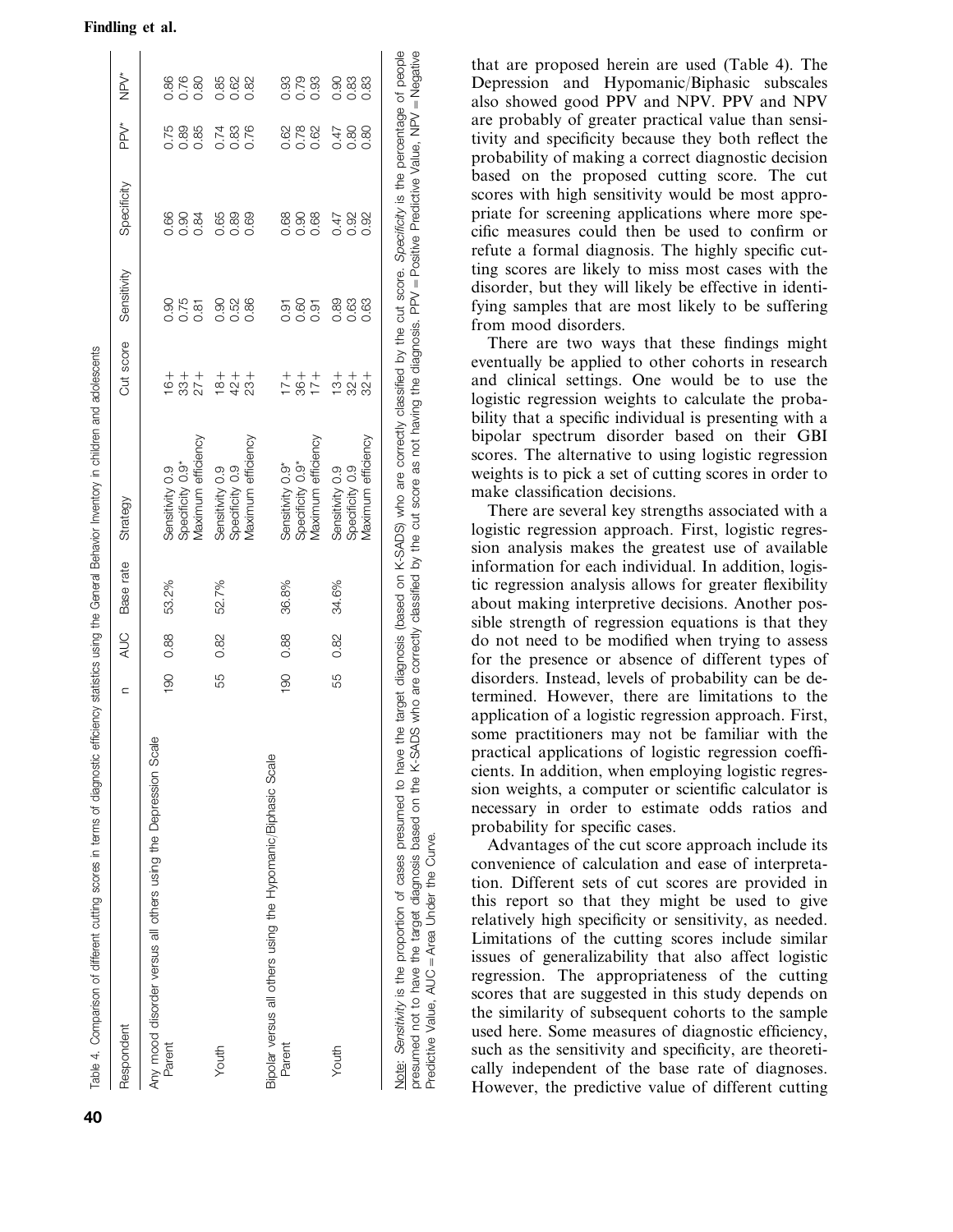scores depends heavily on the base rate of the disorders in question. It is possible to estimate new values for PPV and NPV using the sensitivity, specificity, and base rate (23), but the calculations would negate much of the convenience in using a cut score approach. An additional problem to cut scores is that cut scores are static. When relying on published recommendations, it is not clear how to adjust cutting scores in order to address specific needs for greater diagnostic sensitivity or specificity. Finally, there is the counter-intuitive problem that most individuals scoring right at the diagnostic threshold will not actually have the disorder (24) unless the base rate of the disorder is exceptionally high.

There are several limitations to this work. First, as this is the first study that has examined the clinical utility of the GBI in the young, this research needs to be replicated. In addition, this study was conducted under the auspices of two clinical research programs. Therefore, the ability to generalize these results to other clinical settings remains to be studied. Furthermore, not all subjects were diagnosed by a physician/clinician. The logistic regression coefficients in particular would benefit from cross-validation, as coefficients typically perform better in the original sample than they do in new groups. In addition, this study used a relatively small sample size. Furthermore, this work did not include youths with primary diagnoses of anxiety or psychotic disorders. Therefore, the utility of the GBI in other patient populations needs to be studied. In addition, self-report data were collected for less than half of the cohort.

Another limitation is the length of the GBI. However, the relatively large number of items may contribute to its excellent psychometric properties. Further research should address the possibility of developing a comparatively valid, but shorter set of scales.

The GBI scales showed good PPV and NPV in this cohort. Whereas specificity and sensitivity are

theoretically unaffected by base rates, both PPV and NPV are highly dependent on the base rate of the disorders in question (23). The base rates of mood disorders exceeded 50% in the present sample, and more than a third of the participants had a bipolar spectrum diagnosis. These rates are higher than would typically be observed in community based clinical samples of youths. Both PPV and NPV can be recalculated depending upon the base rates for different conditions within a specific setting. As the base rate decreases, the NPV increases rapidly. Smaller base rates, however, pose a greater problem for PPV. If fewer patients at a given site have a bipolar disorder, a larger percentage of 'false positives' may be identified with the GBI.

# **Conclusion**

The results of this study suggest that the GBI could be a clinically useful instrument. It appears that the GBI may be best utilized when assessing for the presence or absence of mood disorders, including bipolar spectrum disorders. In general, the GBI appears to be more specific than sensitive across the range of scores, making it a more powerful tool for ruling bipolar spectrum disorders 'out' rather than screening for them. Thresholds low enough to detect most cases with bipolar disorders (e.g., sensitivity exceeding 0.90) may misidentify a large number of youths without bipolar disorder.

The results of this study should not be interpreted as suggesting that the GBI should be used in isolation as a diagnostic instrument. Instead, it appears that the GBI, whether completed by a parent or a youngster, can provide valuable information. Further study with the GBI will clarify how this instrument may be best employed. As the GBI is over 70 items long, an abbreviated version of the questionnaire that retains this instrument's excellent psychometric properties might eventually prove to be even more useful.

Table 5. Diagnostic efficiency statistics using the General Behavior Inventory in children and adolescents using cutting and case scoring methods of Depue (8)

| Respondent                                                 | n   | Cut score | Sensitivity | Specificity | <b>PPV</b> | <b>NPV</b> | <b>AUC</b> |  |  |
|------------------------------------------------------------|-----|-----------|-------------|-------------|------------|------------|------------|--|--|
| Any mood disorder versus all others using Depression Scale |     |           |             |             |            |            |            |  |  |
| Parent                                                     | 190 | $22+$     | 0.23        | 0.97        | 0.89       | 0.52       | 0.88       |  |  |
| Youth                                                      | 55  | $22+$     | 0.21        | 0.00        | 1.00       | 0.53       | 0.78       |  |  |
| Bipolar versus all others using Hypomanic/Biphasic Scale   |     |           |             |             |            |            |            |  |  |
| Parent                                                     | 190 | $13+$     | 0.51        | 0.92        | 0.78       | 0.76       | 0.86       |  |  |
| Youth                                                      | 55  | $13+$     | 0.26        | .00         | 1.00       | 0.72       | 0.80       |  |  |

PPV = Positive Predictive Value, NPV = Negative Predictive Value, AUC = Area Under the Curve.